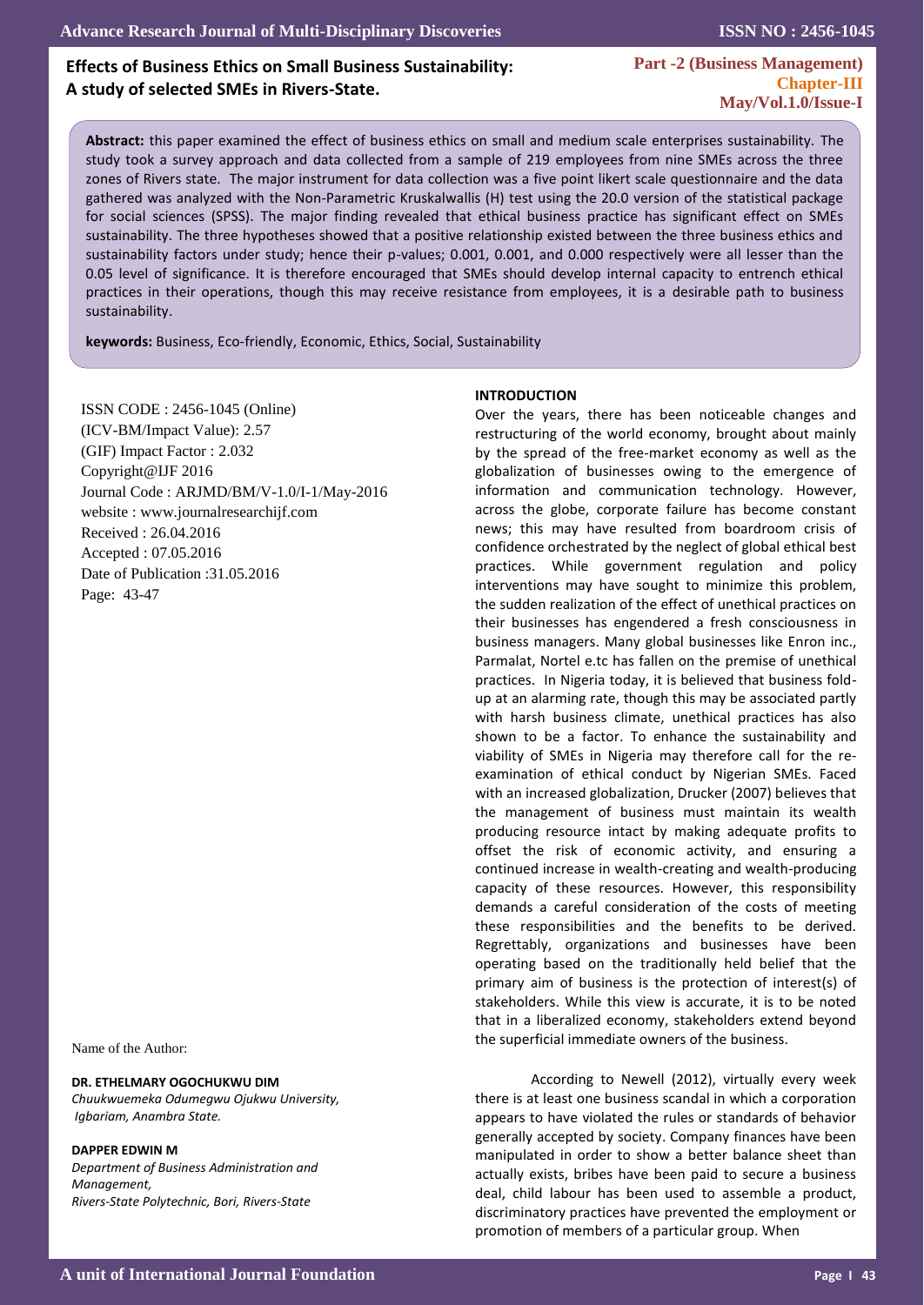**Figure Islams Construction** Construction Construction Construction Construction Construction Construction Const<br>Leader Construction Construction Construction Construction Construction Construction Construction Constructio harmful effect on others and in ways that are morally **PBL:-** unacceptable to the larger community. Sullivan (2009) posits guides of behaviour rather than a set of rules. In this sense, which all the employees of a firm can know what is managers, and board members to think about and make decisions through the prism of a shared set of values researchers focused on three dimensions of business **Fair course** 7 9.6 social sustainability. Businesses behave unethically; they act in ways that have a that in this 21st century, the ethical issues in business have become more complicated because of the global and diversified nature of many large corporations and because of the complexity of economic, social, global, natural, political, and legal and government regulations and environment. Hence, it is left for companies to decide whether to adhere to constant ethical principles or to adjust to domestic standards and culture. Given the financial scandals and the resulting new mandates on business, firms find themselves pressed to develop strong codes of ethics to guide the behaviour of board members, managers and employees. Although the concern with ethics has always been a part of doing business, business leaders today are beginning to think about ethics as a set of principles and business ethics is not only an attempt to set a standard by expected, but it also an attempt to encourage employees, (Sullivan and Shkolnikov 2006). In this paper, the sustainability which include; economic, environmental and

## **Objectives of the Study**

The general objective of this study is to examine effects of business ethics on small business sustainability. The following specific objectives shall be investigated;

- responsiveness on the economic sustainability i. examine the effects of customers of SMEs
	- **Student in Student in the environm** ii. examine the effects of compliance to ecofriendly laws on the environmental sustainability of SMEs
	- iii. examine the effects of responsiveness on the social sustainability of<br>SM*E*s community SMEs

## **Hypotheses**

The following hypotheses served as a guide to this study.<br>..

effect on the economic sustainability of SMEs **H01:** Customers' responsiveness does not have significant

**H<sub>02</sub>:** Compliance to eco-friendly laws does not have significant effect on the environmental sustainability of SMEs

**Table No (3) the student skills in application course**  the social sustainability of SMEs H<sub>03</sub>: Community responsiveness does not have effect on

### **Review of Related Literature**

In this section, the researcher review the contribution of different authorities in this field

### **Business Ethics**

Ethics (ethos in Greek) is the discipline that examines your moral standards or the moral standards of the society (Velasquez 2011). Ethics (or moral philosophy) deals with individual character and the moral rules that govern and limit our conduct. It investigates questions of right and wrong, duty and obligation, and moral responsibility (Shaw & Barry 2010). Business ethics (BE) is a specialized study

area which constitutes or moral-right and wrong, good or bad, that focuses on business institutions, organizations and activities. Business ethics is seen as something which concentrates on the moral standards as well as the moral and ethical problems which may arise in business and ethical problems which may arise in business<br>environment (Boat-right). Such-moral-standards-apply-in-the business policies, institutions as well as in behaviour. This means that basiness cames is a rorm or applied cames or<br>professional ethics. Business ethics can also be defined as written or unwritten codes of principles and values that have been decided within a company. In most basic terms, business ethics is seen as knowing the difference between right and wrong, good and bad and finally choosing the one which is right and good to do in business life. area which constitutes of moral right and wrong, good or means that business ethics is a form of applied ethics or

**Methodology & Material**  issues; society or systemic, corporate as well as the economic, political, and legal or in other social systems in research done at faculty of nursing Shendi January to which the organizations work. Such questions could be for ex-ample, whether environmental legislation has been arranged so that the environment responsibly in respect of other companies have a better chance to succeed, or whether environmental obligations under ignoring success<br>of your business is more profitable? Corporate issues in of your business is more promable: Corporate issues in version business ethics, ethical questions are raised especially about<br>... the company itself, such as conservation of the environment, treatment of the staff, work safety and so on.<br>-For example in American business world, many companies decision-making, whereas Finnish companies have defined it as 'corporate values'. The individual issues in business Often business ethics is divided into three different kinds of individual issues. Society issues are seen in business ethics as issues which are ethical questions on for example, whether environmental obligations under ignoring success have adopted codes of ethics to guide their activities and ethics

## **Ethical Performance Evaluation (EPE)**

evaluation of ethics. They distinguish five different functions of ethics that should be considered in order to rightfully evaluate if ethics have been acceptable or not. The following illustrates the five different functions of ethics that is highlighted in the managerial framework of EPE; Svensson and Wood (2009) introduce a model for

categories. The impact is continuous and has a changing nature connected to it. It is difficult to predict how practices of today will be evaluated tomorrow. Ethical values and principles of the moment are often used when evaluating pust proctices: in order to more righttain<sub>f</sub> judge whether an<br>action is ethically acceptable or not history needs to be dealer is emittany acceptable of the mistory needs to be considered. The historical values of the dominating society considered. The instancer values of the dominating society where the organization is situated should be taken into and the should be taken into *Time:* Time is a parameter that underpins all of the other past practices. In order to more rightfully judge whether an account.

accoant.<br>**Context:** Context is dependent on timing. Svensson and Wood (2009) argue that the context in which actions take place affects what is seen as acceptable from an ethical perspective. For example: In times of war it is acceptable to use deadly force in a way that is not acceptable in a society in peace. Different contexts are normal when acting on different markets. If organizations are working in different environments it has to be taken into consideration that values, ethics and social responsibilities interact within the organization (Holme, 2008).

*Gap:* **A** way of promoting preferable ethical values can be to support these particular values by leaders of the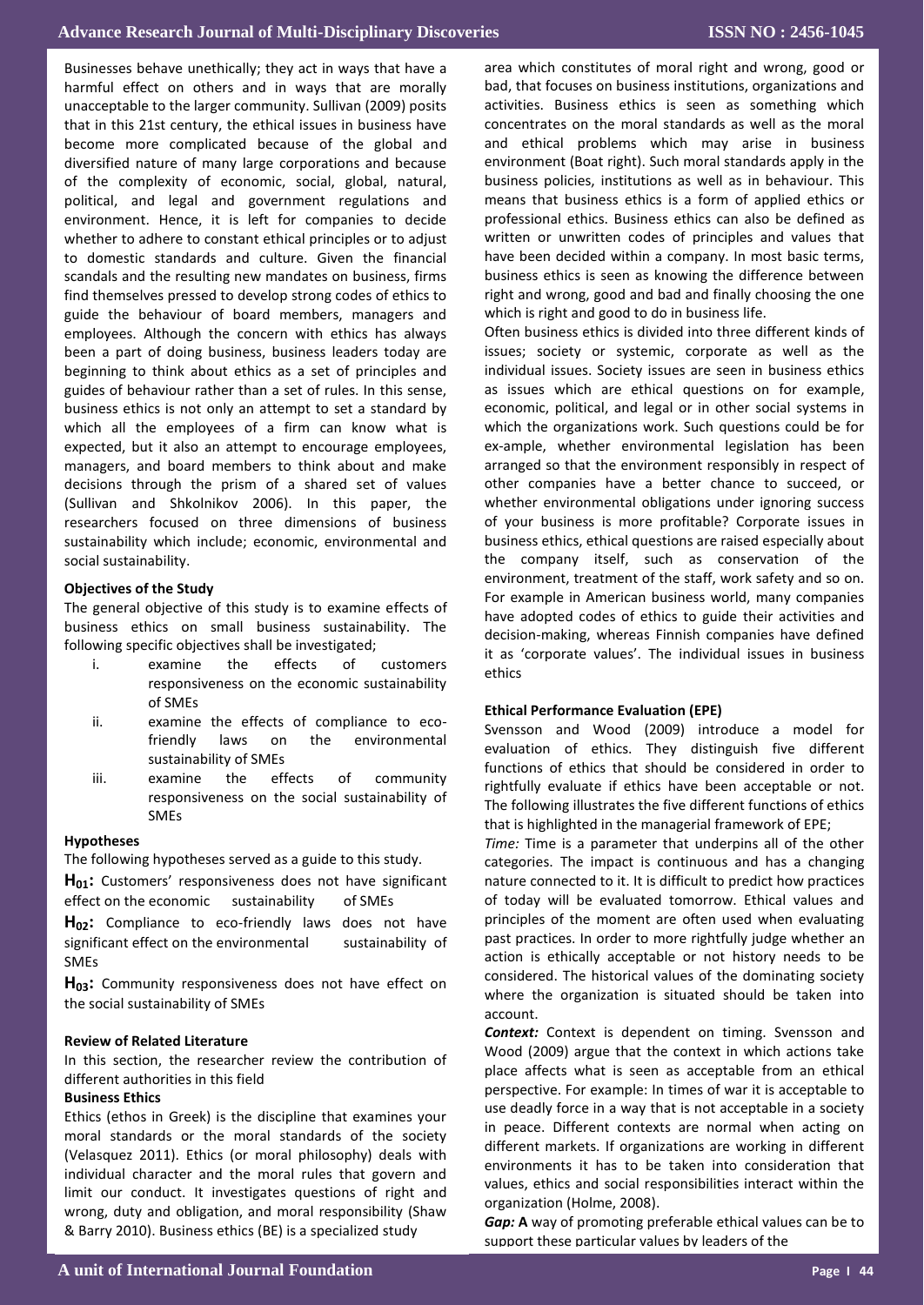organization. If there is a difference between how internal and external forces perceive the organization a gap will occur. Having a gap between what is considered as internal and external ethical ´righteousness´ presents a risk because actual ethical practice can then be considered to be negative externally, while being conceived positive internally. Having a long-term focus on ethic is thus a major reason for not having a negative gap between internal and external groups (Power, 2009)

*Outcome:* The outcome parameter is in the same sense as gap depending on the earlier parameters. The outcome of ethical performance is dependent on how the gap between internal and external perception of business practice is being handled. There are two different ways of handling and affecting the perception of the outcome. They are proactive or reactive performance. Proactive means that the company is trying to stay ahead of the market and society in terms of ethical performance whilst reactive represent a conduct which follows demands (pushing vs. following ethical standards). Both reactive and proactive practices are taking place in an interaction with society. The choice between them is dependent on how they interact with each other under certain circumstances. If companies are not following norms, values and beliefs situations can become very troublesome. The outcome of internal ethical weaknesses can lead to threats and expose the company to risks when integrated with external groups. Internal strength can on the other hand lead to external opportunity. An organization can plan ethical contingency and try to affect the outcome of ethical performance. By evaluating the ethical context, the internal perception of business performance and external perceptions, a company has the choice to react either proactive or reactive. Since proactive and reactive work is taking place simultaneously in an interaction with society it is often hard to determine if a reaction is proactive or reactive. On one hand an organization can react proactive to improve ethical standards. On the other hand it is possible to argue that an organization always act reactive due to the fact that problems always exist. The problems are triggers to respond and therefore every action can be seen as reactive. In this thesis, the main argument for calling an action proactive is when an organization search and finds problems on forehand and tries to solve them, instead of dealing with the result after the problem has occurred. Therefore a proactive way of working implies actively working with ethics continuously. A reactive way of working can thus be perceived as passively standing by until a situation has occurred.

*Consequence:* Consequence as the last parameter explains the importance of understanding how action will affect organizational ethical performance. By internally performing well on ethics a company can gain long-term business credibility consequently, poor internal ethical performance can lead to risk. A reactive ethical approach is stronger correlated to high risk than a proactive performance. Internal actions prevent risks from external environment. Internal analysis of ethical behaviour can together with external analysis be used to better understand opportunities and threats and how to act upon these. A consequence of being transparent and working in line with ethics internally can result in better understanding, less misinterpretation and improved collaboration (Connor, 2006). Business ethics can be applied successfully in the marketplace for the betterment of all stakeholders but on the downside the misapplication of can

be applied successfully in the marketplace for the betterment of all stakeholders but on the downside the misapplication of business ethics principles can lead to disaster. The classification in the EPE-model is judged by evaluating strength weaknesses opportunities and threats. The situation can also be judged as ambiguous.

#### **Business Sustainability**

Business sustainability has become recently an important concept of the business world. According to Hofstra (2008), sustainability is a precondition for future growth. In the bibliography it is often associated with ethical business practices in the sense that: "Ethical responsibility…involves more than leading a decent, honest, truthful life, as important as such lives certainly remain…it involves something much more than making wise choices when such choices suddenly, unexpectedly present themselves. According to Gillman (2008), Sustainability is equity over time. As a value, it refers to giving equal weight in your decisions to the future as well as the present. Christensen (2007) adds that a sustainable business is able to contribute to an equitable and environmental sustainable economy. In this concept, sustainable businesses must create products and services that can accomplish society's needs, contributing to the well-being of the whole earth's inhabitants.

### **Dimensions of Business Sustainability**

Georgia-Pacific believes sustainability has three dimensions – social, environmental and economic. In making business decisions, we try to find the right balance among these dimensions and achieve the following outcomes:

Social Dimension

- Make products that improve people's lives.
- Support the communities in which we live and work.
- Maintain quality work environments.
- Source materials responsibly.

Environmental Dimension

- Use resources wisely.
- Comply with laws.
- Minimize our facilities' impact by operating safely, responsibly and efficiently.
- Reduce the adverse impact of our products in use.

Economic Dimension

- Be profitable.
- Manage the costs to customers and consumers to use our products.
- Make products that people want.
- Support our communities by buying local goods and services, paying taxes and participating in local activities.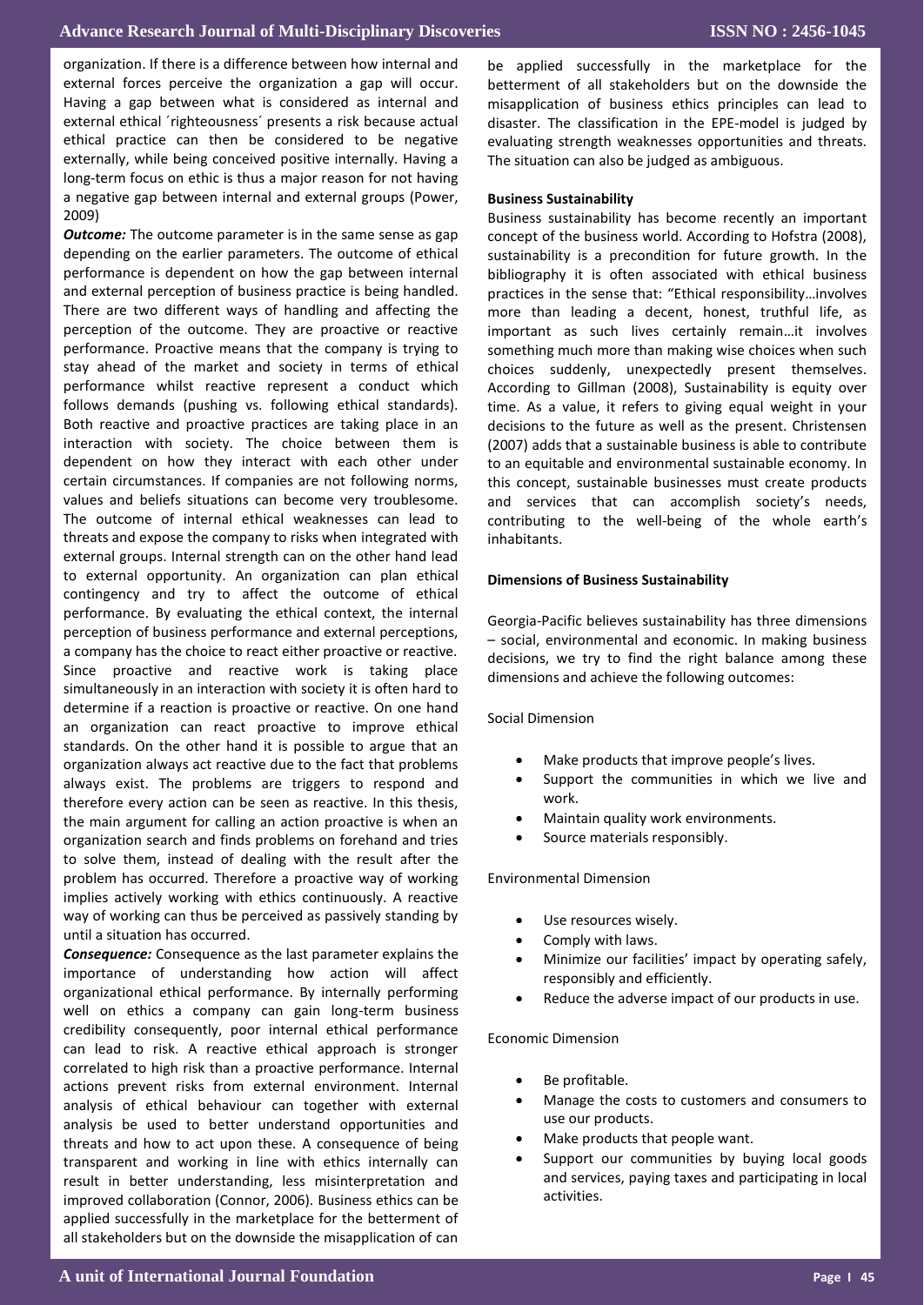### **Methodology**

The study took a survey approach and data collected from a sample of 219 employees from nine SMEs across the three zones of Rivers state. The major instrument for data collection was a five point likert scale questionnaire titled business ethics and SMEs sustainability questionnaire (BE&SMESQ). Since ethics is an issue of attitude, the Non-Parametric Kruskalwallis (H) test using the 20.0 version of the statistical package for social sciences (SPSS) was used to analyze the data gathered. kruskawalis

test may be described thus: 
$$
T = H = \frac{12}{N(N+1)} \sum_{i=1}^{k} \frac{R_i^2}{n_i} - 3(N+1)
$$
. The decision rule is to reject the null hypothesis if H

 $\geq \; \chi^2_{(k-1)}$  , where k is the degrees of freedom.

### **Results**

The SPSS output of the data used was presented and interpreted in this section

*Keys:* CR=customer's responsiveness, ES=economic sustainability, CEF=compliance to eco-friendly laws, ES=environmental sustainability, CR=community responsiveness, SS=social sustainability

### NPAR TESTS

 /K-W=CRandES CEFandES CRandSS BY VAR00001(1 5) /STATISTICS DESCRIPTIVES /MISSING ANALYSIS.

| <b>Descriptive Statistics</b> |    |             |                       |                |                |  |  |  |  |
|-------------------------------|----|-------------|-----------------------|----------------|----------------|--|--|--|--|
|                               | N  | <b>Mean</b> | <b>Std. Deviation</b> | <b>Minimum</b> | <b>Maximum</b> |  |  |  |  |
| <b>CRandES</b>                | 25 | 43.8000     | 16.79534              | 12.00          | 68.00          |  |  |  |  |
| <b>CEFandES</b>               | 25 | 43.8000     | 15.57241              | 20.00          | 67.00          |  |  |  |  |
| <b>CRandSS</b>                | 25 | 44.8000     | 19.89556              | 13.00          | 81.00          |  |  |  |  |
| VAR00001                      | 25 | 3.0000      | 1.44338               | 1.00           | 5.00           |  |  |  |  |

| <b>Kruskal-Wallis Test</b> |                 |    |                  |  |  |  |  |  |
|----------------------------|-----------------|----|------------------|--|--|--|--|--|
| <b>Ranks</b>               |                 |    |                  |  |  |  |  |  |
|                            | <b>VAR00001</b> | N  | <b>Mean Rank</b> |  |  |  |  |  |
|                            | 1.00            | 5  | 6.90             |  |  |  |  |  |
|                            | 2.00            | 5  | 20.60            |  |  |  |  |  |
| <b>CRandES</b>             | 3.00            | 5  | 19.40            |  |  |  |  |  |
|                            | 4.00            | 5  | 13.90            |  |  |  |  |  |
|                            | 5.00            | 5  | 4.20             |  |  |  |  |  |
|                            | Total           | 25 |                  |  |  |  |  |  |
|                            | 1.00            | 5  | 5.70             |  |  |  |  |  |
|                            | 2.00            | 5  | 20.30            |  |  |  |  |  |
| <b>CEFandES</b>            | 3.00            | 5  | 17.30            |  |  |  |  |  |
|                            | 4.00            | 5  | 16.40            |  |  |  |  |  |
|                            | 5.00            | 5  | 5.30             |  |  |  |  |  |
|                            | Total           | 25 |                  |  |  |  |  |  |
|                            | 1.00            | 5  | 6.20             |  |  |  |  |  |
|                            | 2.00            | 5  | 18.50            |  |  |  |  |  |
| <b>CRandSS</b>             | 3.00            | 5  | 21.60            |  |  |  |  |  |
|                            | 4.00            | 5  | 13.90            |  |  |  |  |  |
|                            | 5.00            | 5  | 4.80             |  |  |  |  |  |
|                            | Total           | 25 |                  |  |  |  |  |  |

| Test Statistics <sup>a,b</sup> |                |                 |                |  |  |  |  |  |
|--------------------------------|----------------|-----------------|----------------|--|--|--|--|--|
|                                | <b>CRandES</b> | <b>CEFandES</b> | <b>CRandSS</b> |  |  |  |  |  |
| Chi-Square                     | 19.786         | 18.099          | 20.193         |  |  |  |  |  |
| l df                           |                |                 | 4              |  |  |  |  |  |
| Asymp. Sig.                    | 001            | .001            | .000           |  |  |  |  |  |

a. Kruskal Wallis Test

b. Grouping Variable: VAR00001